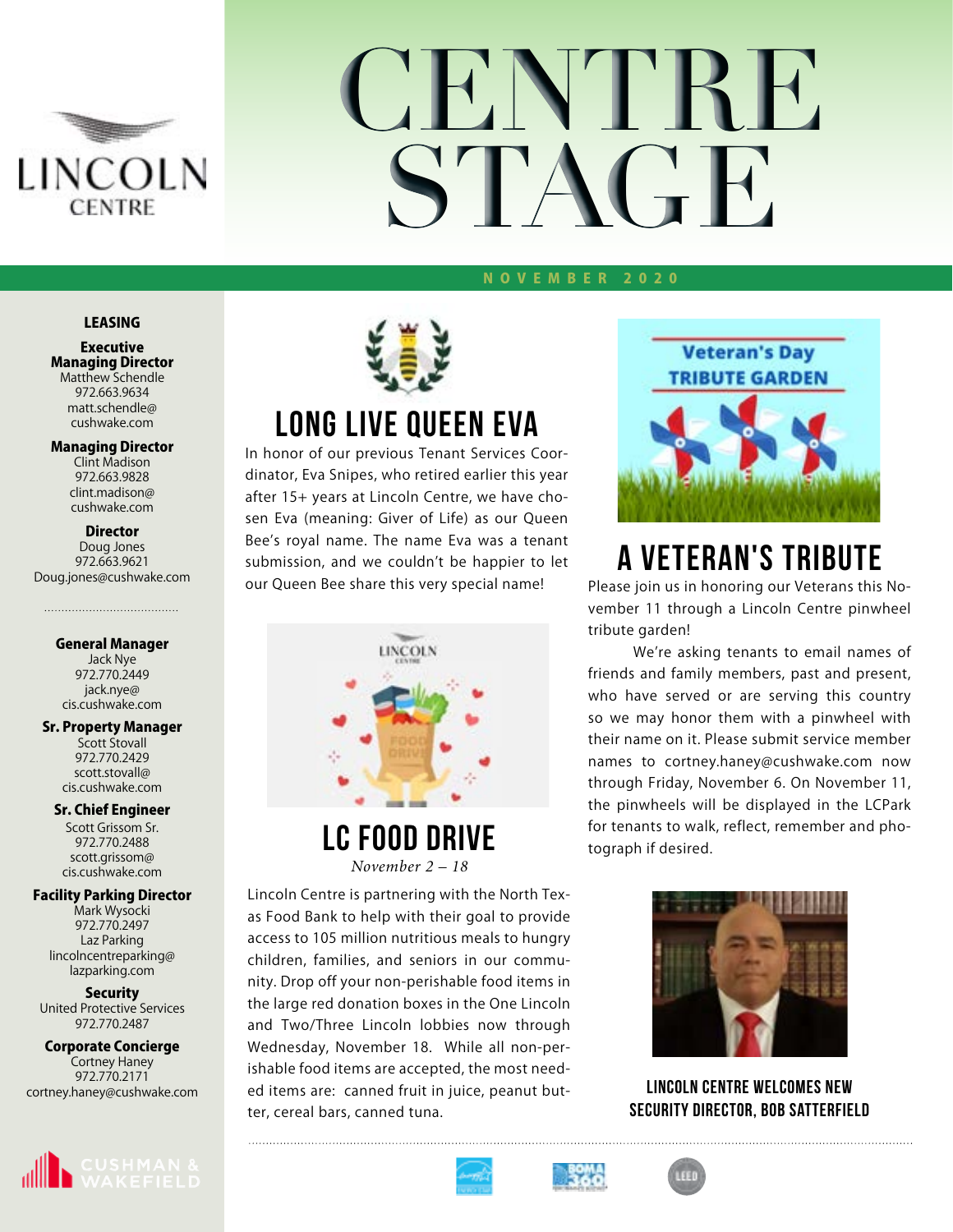*Let the Giving Begin*



### **REMEMBER TO VOTE!**

Election Day is Tuesday, November 3. To find your nearest polling location visit [VoteTexas.gov.](http://VoteTexas.gov)



### **National Men Make Dinner Day!**

*November 5, 2020 (First Wednesday of November)*

We invite our Lincoln Centre men (and women) to try some of the recipes submitted by Lincoln Centre Tenants in our [Favorite Recipes Contest](https://drive.google.com/file/d/1tQcpsY1rxSwZcq3C-EJsTqcK1ODymQyA/view?usp=sharing) or get a jump start on testing some new [Easy Thanksgiving Recipes!](https://www.foodnetwork.com/thanksgiving/easy-thanksgiving-recipes)



### **pajama rama**

Children in hospitals and in impoverished homes face harsh realities every day. Pajama Rama is committed to helping these children feel comfort and hope through the gift of new pajamas. The Pajama Rama Annual Pajama Drive will begin on November 1 - December 11, 2020. All donations will be delivered to hospitalized and disadvantaged children. For more information please visit the Pajama Rama [website.](https://www.pajama-rama.org/pajama-drive)



### **Business GIFTs** *Personalized*

All Things Celebrated is a Dallas based custom Gifting & Design Studio that specializes in personalized corporate and event gifts. Their beautiful, high-quality products, passion for details and intentional approach allows them to create one-of-a-kind gifts that showcase your business and brand. For additional information contact: alaina@ allthingscelebrated.com or 817.944.9232. Click the following link to view additional gifting options and pricing: [All Things Celebrated Corporate Gifts](https://drive.google.com/drive/folders/1gzL2aGNAnzELUil3FMzftJedR9kwUOqT).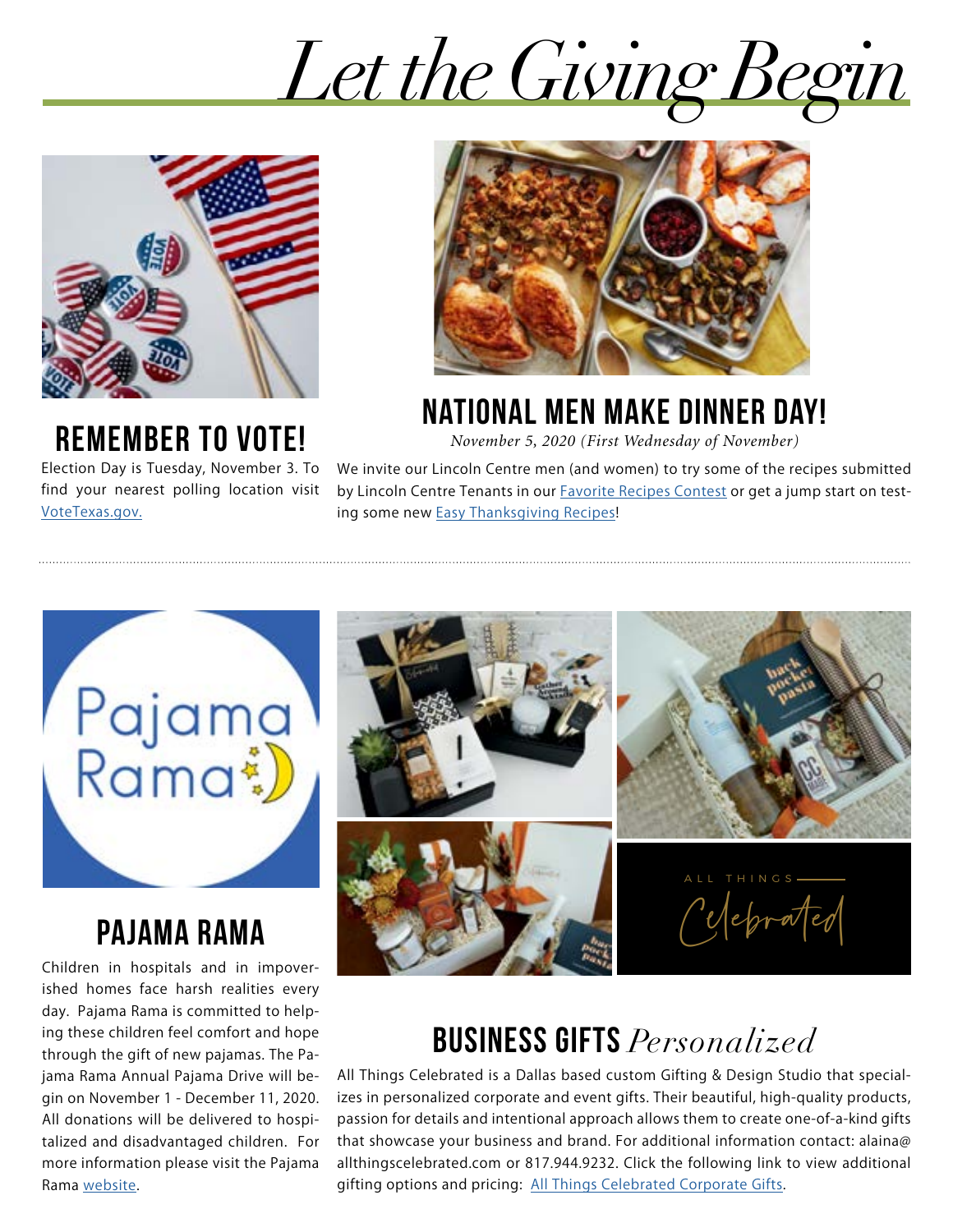## *More to Give*



The 2020 Turkey Trot will be a virtual event this year so now you can run or walk a 5K or 8-mile distance on any day, any time, and in any city and enter your results online between November 20 and November 29 to be a part of the virtual leader board! Proceeds support the YMCA of Metropolitan Dallas including the pandemic relief programs for children and families and the preschool program at Park South Family YMCA. [Register Now](https://endurancecui.active.com/new/events/72148653/select-race?e4p=4af96969-9898-4084-b986-ae912c9585a8&e4ts=1602693861&e4q=874a713e-3314-4e0d-af16-b09f24944787&e4c=active&e4e=snawe00000000&e4h=4809c0ebd19eff3230bae481453cebc4&e4rt=Safetynet&_p=026853529123444853)!



### **it ONLY takes 6 MINUTES to Be a donor**

Please join us in registering today through DKMS for a national, [virtual bone marrow](https://www.dkms.org/en/register?source=Paid_Search&utm_source=google&utm_medium=cpc&utm_campaign=branded&gclid=Cj0KCQjwreT8BRDTARIsAJLI0KIaggDfWhqo8UmSf7utdWda4AtzQO9QjtYmOz5Che8P-8Bi3voh-NEaAso4EALw_wcB) [donor drive!](https://www.dkms.org/en/register?source=Paid_Search&utm_source=google&utm_medium=cpc&utm_campaign=branded&gclid=Cj0KCQjwreT8BRDTARIsAJLI0KIaggDfWhqo8UmSf7utdWda4AtzQO9QjtYmOz5Che8P-8Bi3voh-NEaAso4EALw_wcB) DKMS is an international organization that works with Be the Match to encourage and promote the importance of healthy adults (ages 18-55) to become registered donors. The process is simple, painless, and takes less than 6 minutes. If you are already registered with DKMS and or Be The Match–THANK YOU! You are in the registry already to save a life through the gift of a bone marrow transplant to a child or adult in need.



### **Chi omega christmas**

The new, virtual Chi Omega Christmas Market will allow shoppers the ability to participate in the longstanding, 43-year tradition of the Chi Omega Christmas Market from the safety of their own homes, shopping from a curated gift guide, and give back to some of North Texas' most deserving beneficiaries whose work has not halted during these unprecedented times. The "12 Days of Chi Omega Christmas Virtual Market" is scheduled to take place Nov. 10 - 21. To receive the 2020 Chi Omega Christmas Virtual Market gift guide, please click the following link: [Chi](http://www.chiomegaxmas.org/page.cfm?Page=CONTACTUS) [Omega Gift Guide.](http://www.chiomegaxmas.org/page.cfm?Page=CONTACTUS)